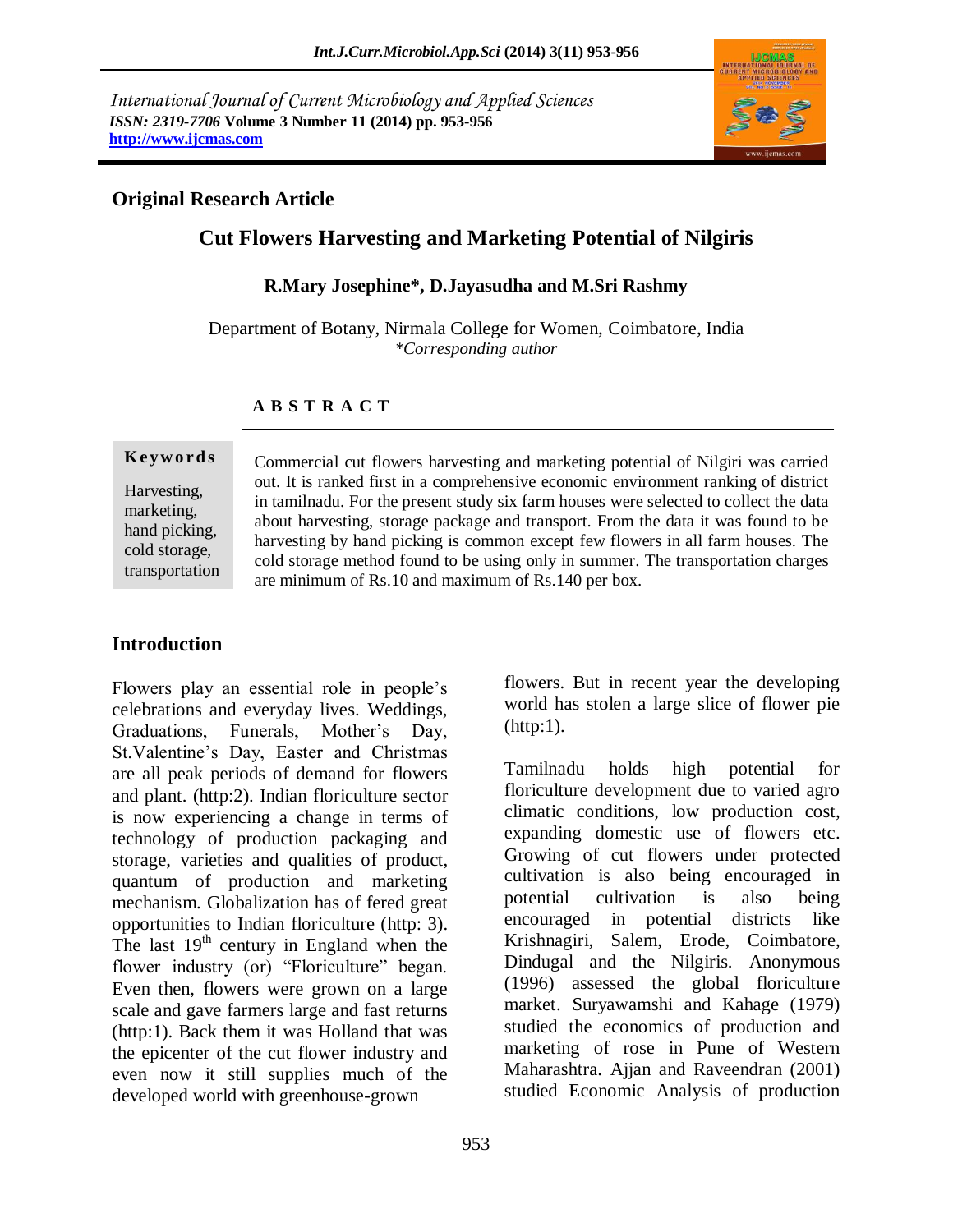and marketing of cut flowers carnation in Nilgiri District, Tamil Nadu. The objective was to estimate cost and revenues of cut flower production and marketing of cut flower by taking the carnation crop. The present study aims to find out the cut flowers harvest & marketing potential of Nilgiris by following standard questionnaire method.

## **Materials and Methods**

### **Study Area**

The Nilgiris District is in the Indian state of Tamil Nadu, South India. Nilgiri means "Blue Mountains". The Nilgiri Hills are part of a larger mountain chain known as Western Ghats. The highest point is the mountain of Doddabetta, with a height of 2.623 m. The district is mainly contained within this mountain range. The district headquarters is Ooty. It was ranked first in a comprehensive Economic Environment ranking of districts in Tamil Nadu.

For the present study six farm houses vig, Horticulture Complex, Green House, Rainbow Farm House, Blue Mountains Blooms, J.R.R Flora, M & S Agro were selected and the collected data were analyzed.

### **Standard Qustionaire Method**

Standard Questionnaire method followed to find out the cut flowers harvesting and marketing potential of Nilgiris. Six farm houses were selected and collected data's were analyzed.

- 1. Name of the farm
- 2. Cultivated flowers
- 3. Harvesting method
- 4. Packing method
- 5. Storage method
- 6.Transport facilities

### **Results and Discussion**

Common method of harvesting using cutter, Gerebra and Arum lily, Cala lily alone harvested only by hand picking.

All the visited farm houses found to be using cold storage method and used only in summer. Among the 6 farms visited Blue Mountain farm was not using cold storage method because they are marketing immediately after picking. Among the 7 variety, statics flower have more life approximately 30-45 days.

Except Carnation all other flowers packed in 10 flowers per bunch. Carnation alone 20 flowers per bunch. Each box contain 60-70 bunch per box,except J.R.R flora farm house(60-75). All the bunched flower are found to be sent to Flower Transport office in Mettuppalayam, Coimbatore district.After getting order only people start picking the flowers from farm.Flowers are found to be transported by van, bus, auto, lorry etc. The transported charge depends the distance. Some farm houses directly transported by lorry to Bangalore. The transportation charges are minimum of Rs 10 and maximum of Rs.140 per box.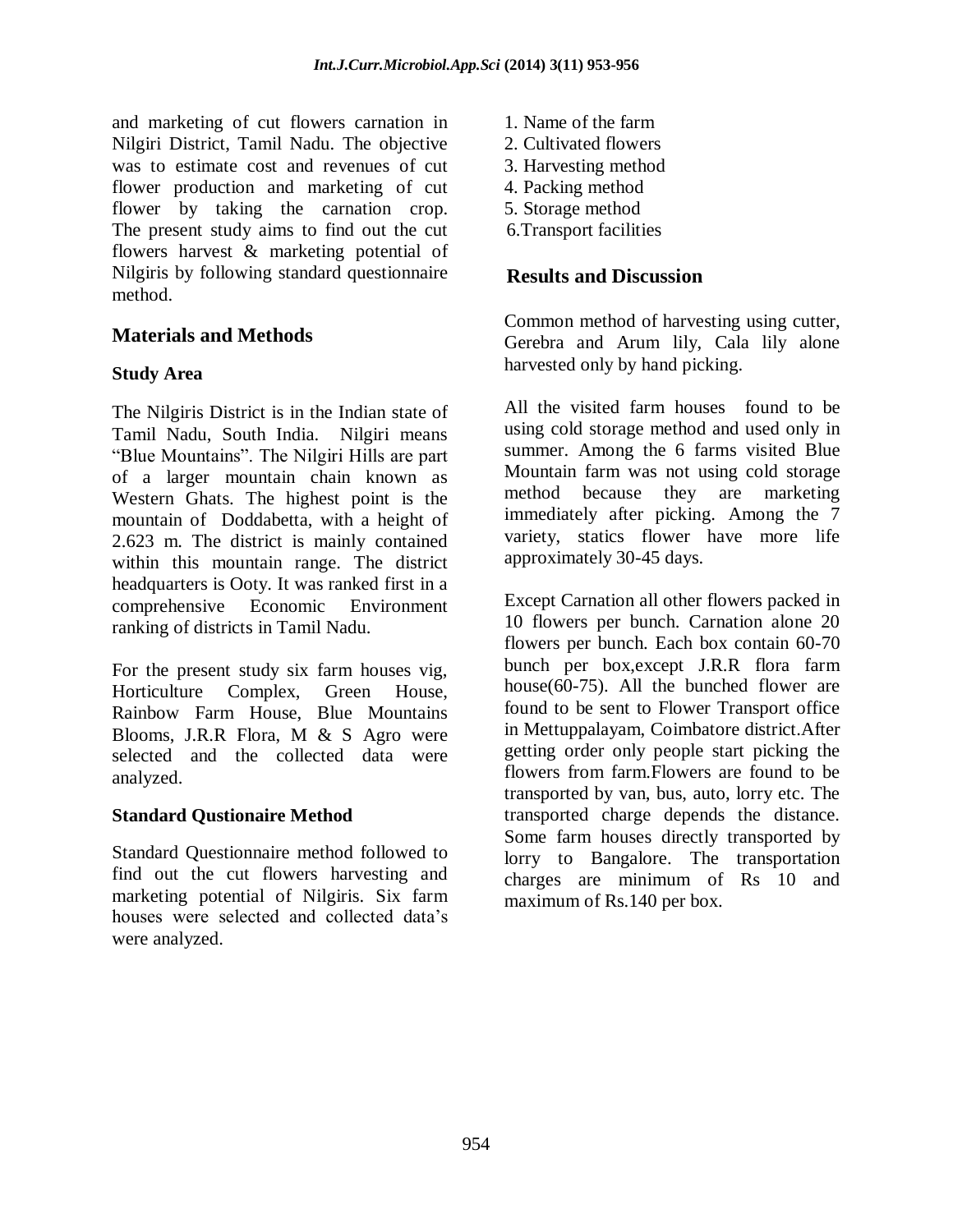| Farm   | <b>Name of the Farm</b> | <b>Located Place</b>    | <b>Farm Size</b> |  |  |
|--------|-------------------------|-------------------------|------------------|--|--|
| Farm:1 | Horticulture complex    | Charing gross, Ooty     | $500$ sq/m       |  |  |
| Farm:2 | Green house             | Puthumanthu, ooty       | $2500$ sq/m      |  |  |
| Farm:3 | Rainbow farm house      | Pengal, Coonoor         | 3 Acar           |  |  |
|        |                         |                         |                  |  |  |
| Farm:4 | Blue mountain blooms    | Hubbathalai,<br>Coonoor | $1.5$ Acar       |  |  |
| Farm:5 | J.R.R flora             | Bandisoli, Coonoor      | $800$ sq/m       |  |  |
| Farm:6 | M&s agro                | Vasampallm,<br>Coonoor  | 12 Acar          |  |  |

## **Table-1** Farm House Details

**Table.2** Harvesting & Storage Detail

| Farm No. | <b>Cultivated</b><br><b>Flowers</b>                         | <b>Harvesting</b> |                           |              |                                                     | <b>Storage</b>                          |                |                |  |
|----------|-------------------------------------------------------------|-------------------|---------------------------|--------------|-----------------------------------------------------|-----------------------------------------|----------------|----------------|--|
|          |                                                             | Hand              | <b>Mechanical Picking</b> |              |                                                     | No. of                                  | Cold           | <b>Normal</b>  |  |
|          |                                                             | <b>Pickings</b>   | <b>Scalp</b>              | <b>Knife</b> | <b>Cutter</b>                                       | days in<br>farm                         | <b>Storage</b> | <b>Storage</b> |  |
| Farm: 1  | Geribera                                                    | $\Box$            |                           |              | $\circ$                                             | 5                                       | $\ast$         |                |  |
|          | <b>Statics</b>                                              |                   |                           |              | $\circ$                                             | 15                                      | $\ast$         |                |  |
|          | Carnation                                                   |                   |                           |              |                                                     | 5                                       | $\ast$         |                |  |
|          | Arum lily                                                   | $\Box$            |                           |              | $\circ$                                             | 5                                       | $\ast$         |                |  |
|          | Lilliums                                                    |                   |                           |              |                                                     | 5                                       | $\ast$         |                |  |
| Farm: 2  | Carnation                                                   |                   |                           |              | $\circ$                                             | 5                                       | $\ast$         |                |  |
| Farm: 3  | Lillium<br>Stroma<br><b>Statics</b><br>Carnation<br>Astrick |                   |                           |              | $\circ$<br>$\circ$<br>$\circ$<br>$\circ$<br>$\circ$ | $\mathfrak s$<br>5<br>15<br>$rac{5}{5}$ | $\ast$         |                |  |
| Farm: 4  | Carnation                                                   |                   |                           |              | $\circ$                                             | $\mathbf{1}$                            |                |                |  |
| Farm: 5  | Geribera                                                    | $\Box$            |                           |              |                                                     |                                         |                |                |  |
| Farm: 6  | Gerbera                                                     | $\Box$            |                           |              |                                                     | $\overline{4}$                          | $\ast$         |                |  |
|          | Calla lilly                                                 | $\Box$            |                           |              |                                                     | 4                                       | $\ast$         |                |  |
|          | Stroma                                                      |                   |                           |              | $\circ$                                             | 4                                       | $\ast$         |                |  |

|  | Table.3 Packaging & Transport Details |  |  |
|--|---------------------------------------|--|--|
|--|---------------------------------------|--|--|